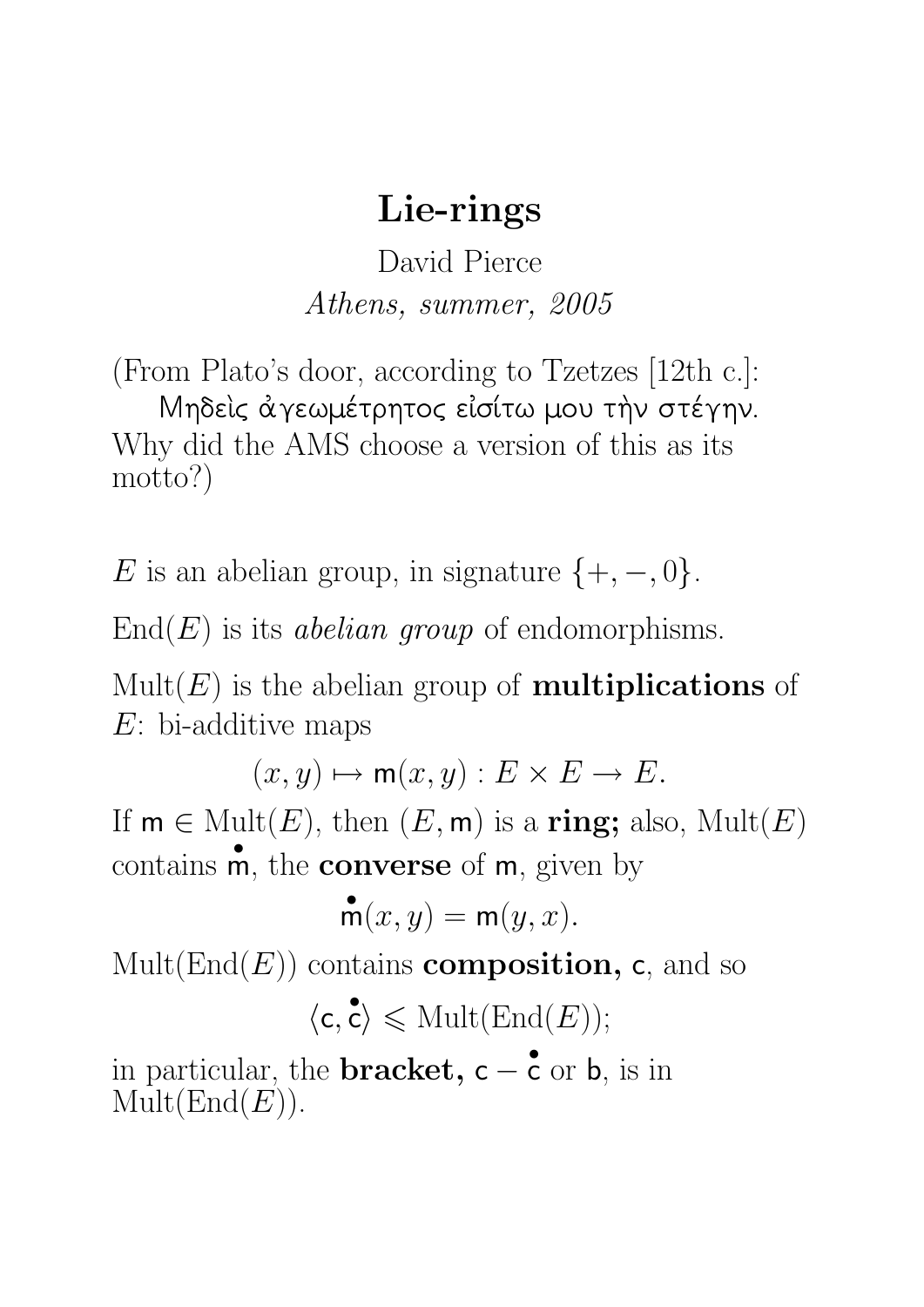A ring  $(E, \mathsf{m})$  is:

- associative, if  $m(m(x, y), z) = m(x, m(y, z));$
- commutative, if associative, and m − •  $\mathbf{\dot{m}} = 0;$

\n- a Lie-ring, if 
$$
m + m = 0
$$
 and  $m(m(x, y), z) = m(x, m(y, z)) - m(y, m(x, z))$  (the Jacobi identity).
\n

It is obvious that  $(End(E), c)$  is associative;

to see that  $(End(E), \mathbf{b})$  is a Lie-ring requires a computation.

Theorem A. Among non-associative rings, Lie-rings are the most "natural" in a precise sense.

**Theorem B.** There are Lie-rings  $(E, \mathbf{m})$  with t in  $\text{End}(E)$  such that  $\text{Th}(E, \mathsf{m}, t)$  is model-complete and  $\omega$ -stable.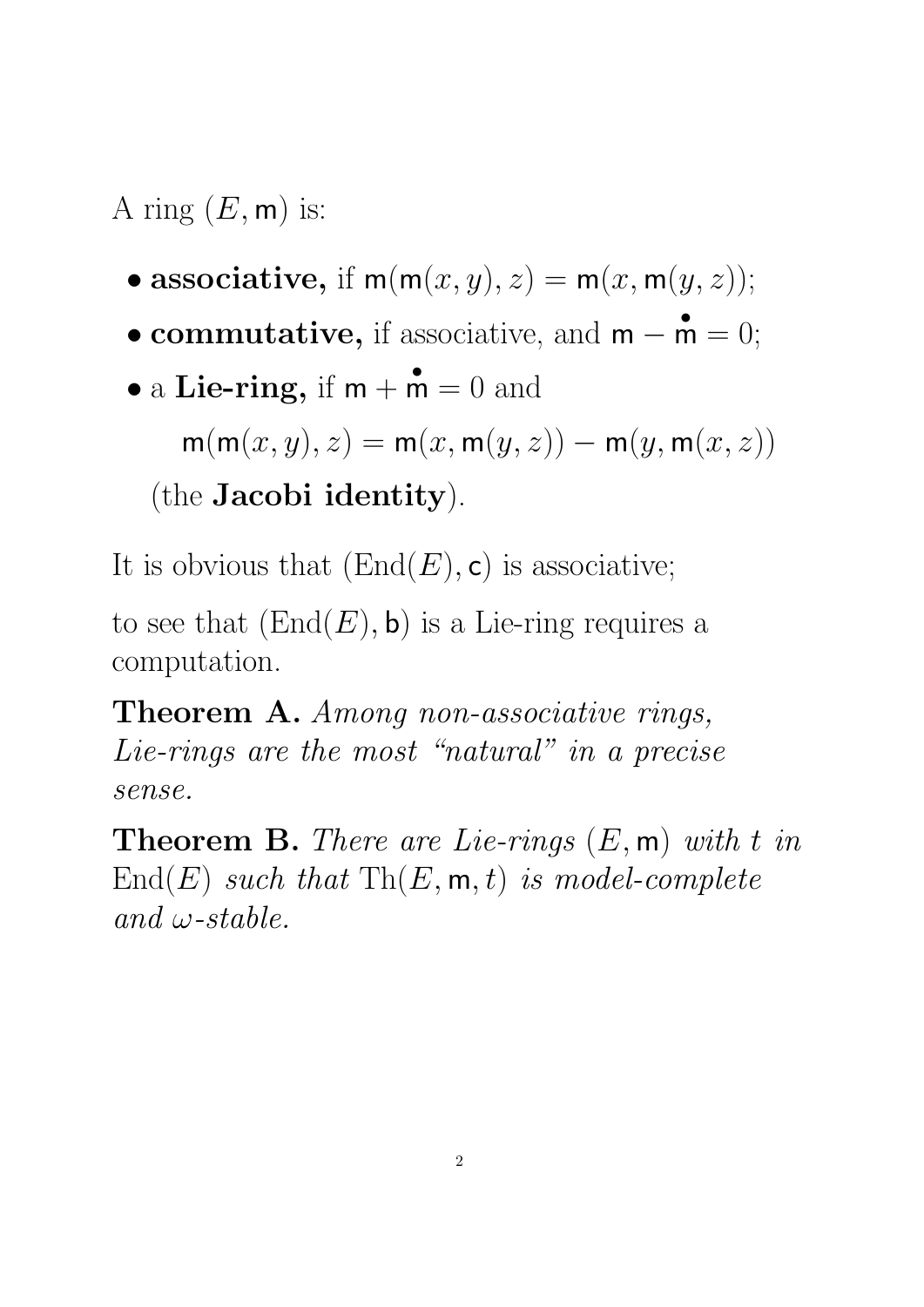There is an isomorphism

 $\mathsf{m} \mapsto \lambda^{\mathsf{m}} : \mathrm{Mult}(E) \to \mathrm{Hom}(E, \mathrm{End}(E)),$ 

- where  $\lambda^m$  is  $x \mapsto \lambda^m(x) : E \to \text{End}(E)$ ,
- where  $\lambda^m(x)$  is  $y \mapsto m(x, y) : E \to E$ .

We can now recast the Jacobi identity:

 $m(m(x, y), z) = m(x, m(y, z)) - m(y, m(x, z))$ becomes

$$
\begin{aligned} \lambda^{\mathsf{m}}(\mathsf{m}(x,y))&=\lambda^{\mathsf{m}}(x)\circ\lambda^{\mathsf{m}}(y)-\lambda^{\mathsf{m}}(y)\circ\lambda^{\mathsf{m}}(x)\\ &=\mathsf{b}(\lambda^{\mathsf{m}}(x),\lambda^{\mathsf{m}}(y)), \end{aligned}
$$

This says  $\lambda^m$  is a *ring*-homomorphism from  $(E, m)$  to  $(End(E), \mathsf{b}).$ 

**Theorem A.** Let  $(p, q) \in \mathbb{Z} \times \mathbb{Z}$ , and let m be  $p$ c –  $q$ • c. Call a ring  $(E,*)$  an m-ring if  $\lambda^*$  is a ring-homomorphism from  $(E, *)$  to  $(\text{End}(E), \text{m}).$ The following are equivalent:

- $(End(E), m)$  is an m-ring for all E.
- $\bullet$  m is c or b or 0.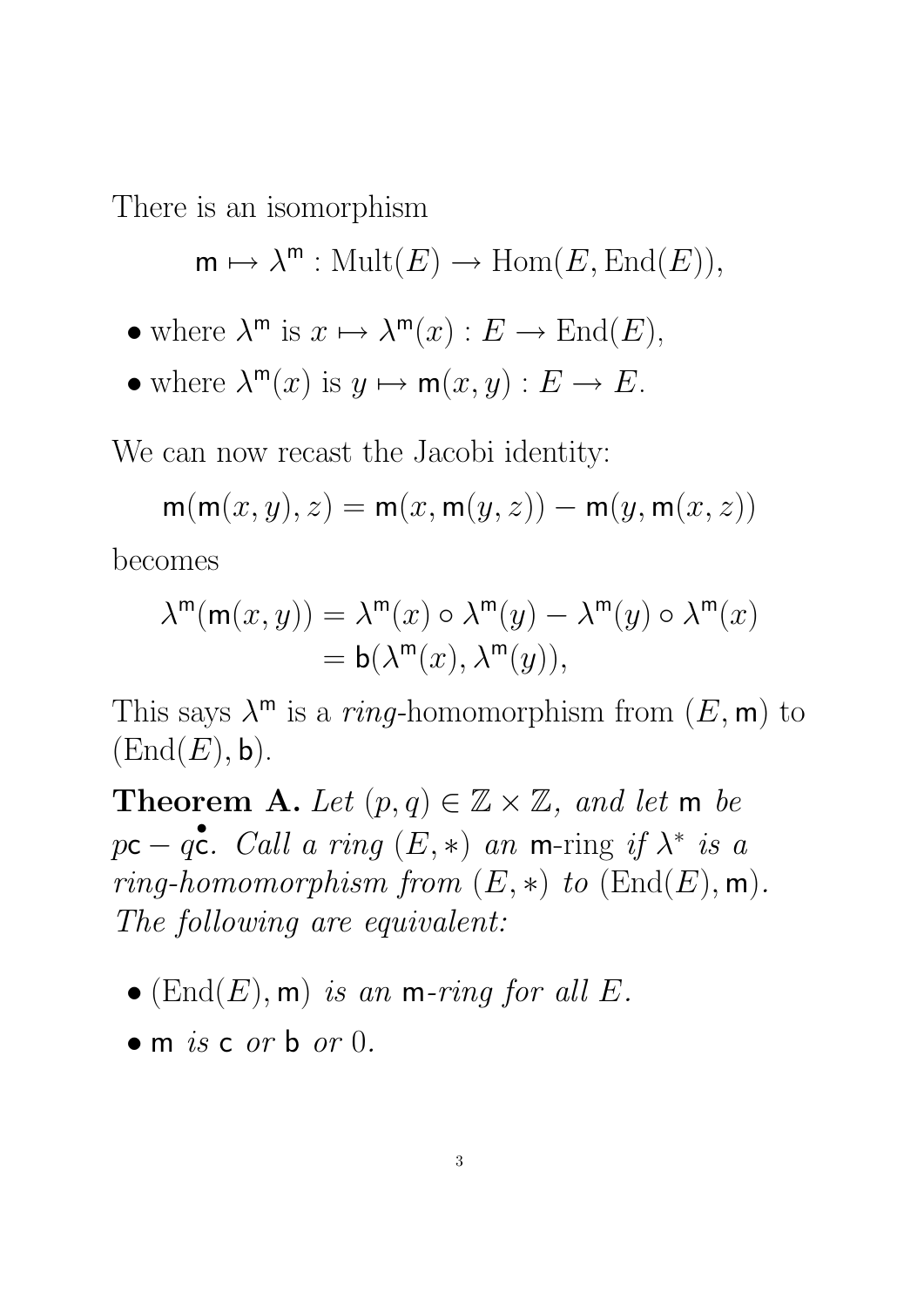A derivation of a ring  $(E, \mathsf{m})$  is an element  $D$  of  $End(E)$  such that

$$
D(\mathsf{m}(x,y)) = \mathsf{m}(Dx,y) + \mathsf{m}(x,Dy);
$$

—rearranged,

$$
D(\mathsf{m}(x,y))-\mathsf{m}(x,Dy)=\mathsf{m}(Dx,y);
$$

—with  $y$  removed,

$$
D \circ \lambda^{\mathsf{m}}(x) - \lambda^{\mathsf{m}}(x) \circ D = \lambda^{\mathsf{m}}(Dx),
$$

that is,

$$
\mathsf{b}(D,\lambda^{\mathsf{m}}(x)) = \lambda^{\mathsf{m}}(Dx);
$$

—with  $x$  removed,

$$
\lambda^{\mathsf{b}}(D) \circ \lambda^{\mathsf{m}} = \lambda^{\mathsf{m}} \circ D,
$$

that is, the following commutes:

$$
E \xrightarrow{\lambda^{m}} \text{End}(E)
$$
  

$$
D \downarrow \qquad \qquad \downarrow^{\mathfrak{b}(D)}
$$
  

$$
E \longrightarrow \text{End}(E)
$$

The derivations of  $(E, \mathbf{m})$  compose a subgroup

$$
\mathrm{Der}(E,\mathsf{m})
$$

of  $End(E)$ ; this subgroup is closed under **b**.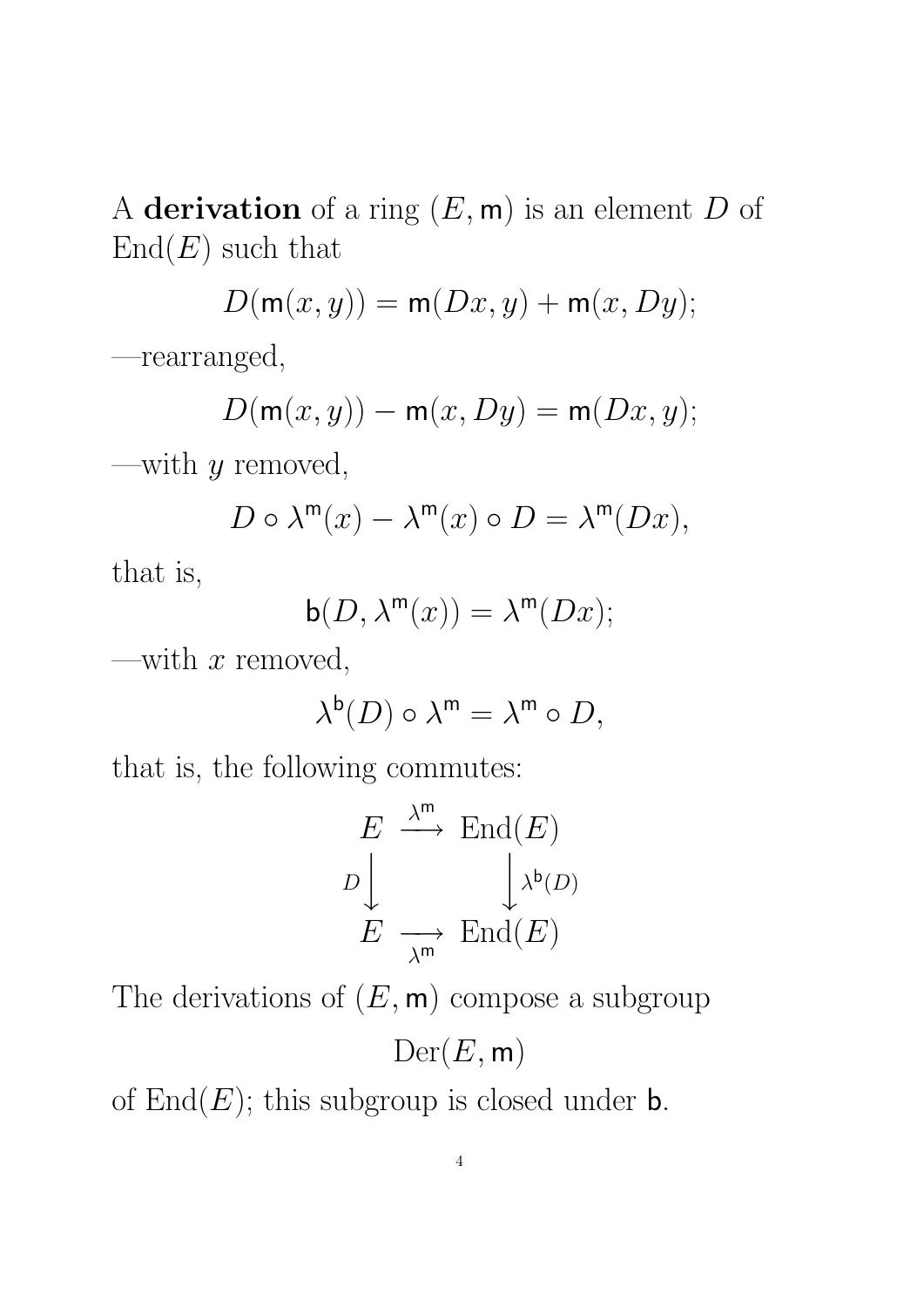For any abelian group  $E$ , there is a commutative diagram



Suppose now  $(E, \mathsf{m})$  is a Lie-ring. Then  $\lambda^{\mathsf{m}}$  is the adjoint representation: there is a commutative diagram



Combining gives



This means that every  $D$  in  $E$  is now a derivation  $f \mapsto Df$  of  $(End(E), c)$  by the rule  $(Df)x = m(D, fx) - f(m(D, x)).$